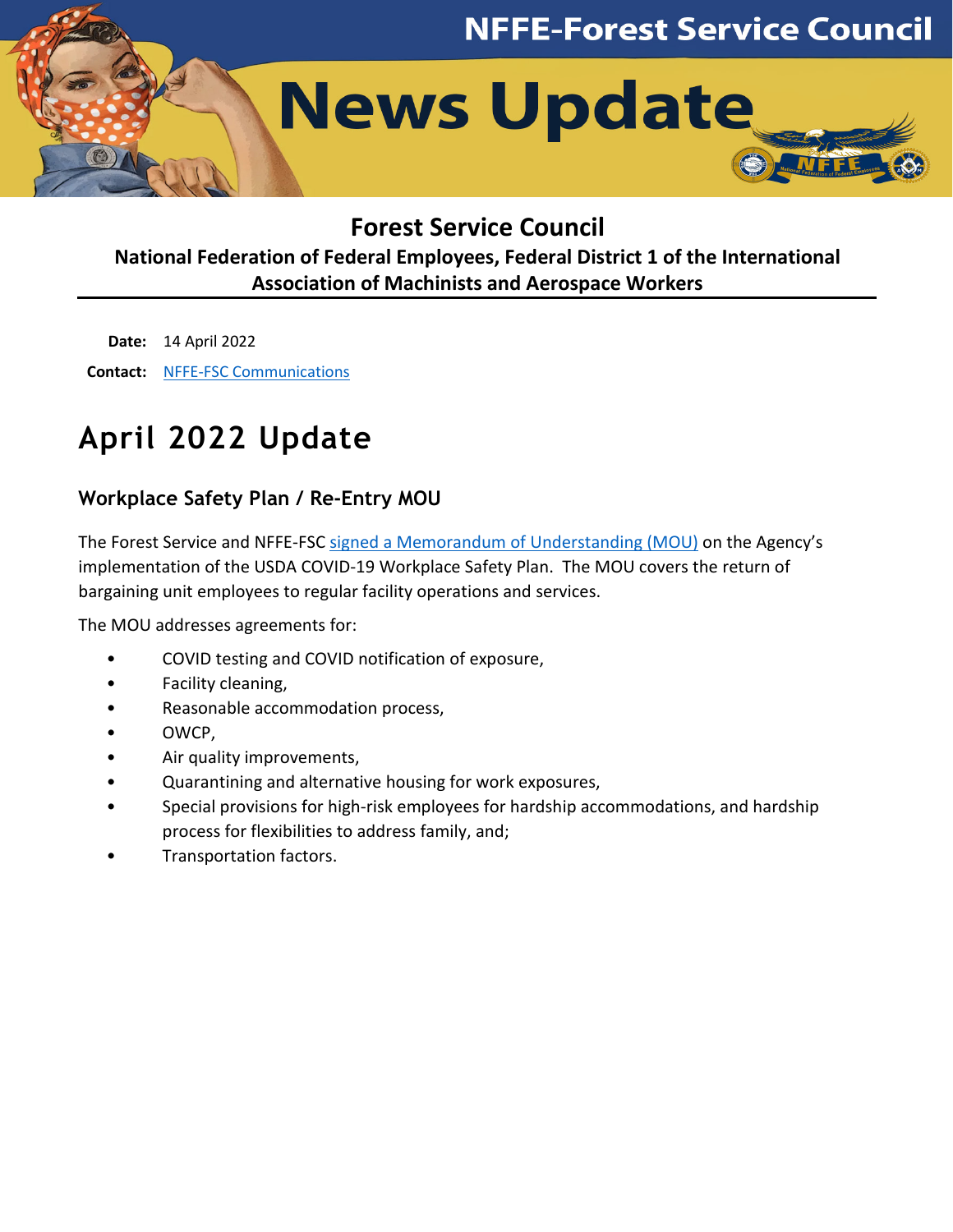## **Telework/Remote Work – Update on Negotiations**

The [interim MOU remains](http://www.nffe-fsc.org/coronavirus/) open for negotiations on Remote Work.

When completed currently watermarked "draft" will be removed, making it final. The telework portion is final, and the Union hopes it will begin to answer some of the questions employees may have about the new telework policy.

- Union negotiators worked diligently to bring clarity to how telework hours can be used, recognizing that child/elder care and other life/work responsibilities can impact your schedules early morning and afternoon.
- For example, partial days of telework can be used although 16 hours (equivalent to two days) within a pay period, in the office will be the requirement, unless on a compressed schedule, then it will be 20 hours.

We understand employees are anxious to see the options they have for telework after max telework ends. There has also been a lot of planning on management's side prior to a signed MOU on telework and remote work. We anticipate there may be some hiccups on the initial implementation of notices to the employees for telework and remote eligibility.

We are sharing the interim agreement as you may be having discussions with your supervisor on your options for telework. We know employees whose jobs traditionally did not allow for much telework only had situational/ad hoc agreements, but routine telework should be considered as an option as well. For example, even if you only telework 30 minutes every morning on Wednesday that would be routine telework.

# **COVID Testing Protocols**

In mid-January, the Safer Federal Workforce Task Force announced Federal agencies were required to have a testing plan in place for screening unvaccinated employees no later than February 15, 2022. USDA (and thus the Forest Service) has not implemented the required program, but on March 24, 2022, they [shared a draft program with NFFE for comment.](http://www.nffe-fsc.org/coronavirus/)

The Union provided comments last week, including concern about having supervisors observe employees taking the test, clarification about no travel restrictions for unvaccinated employees who are complying with the testing requirements, and raising concerns about the enforcement procedures that were proposed.

**To date, we still have not seen any further steps towards implementation of a testing program in USDA or the Forest Service.**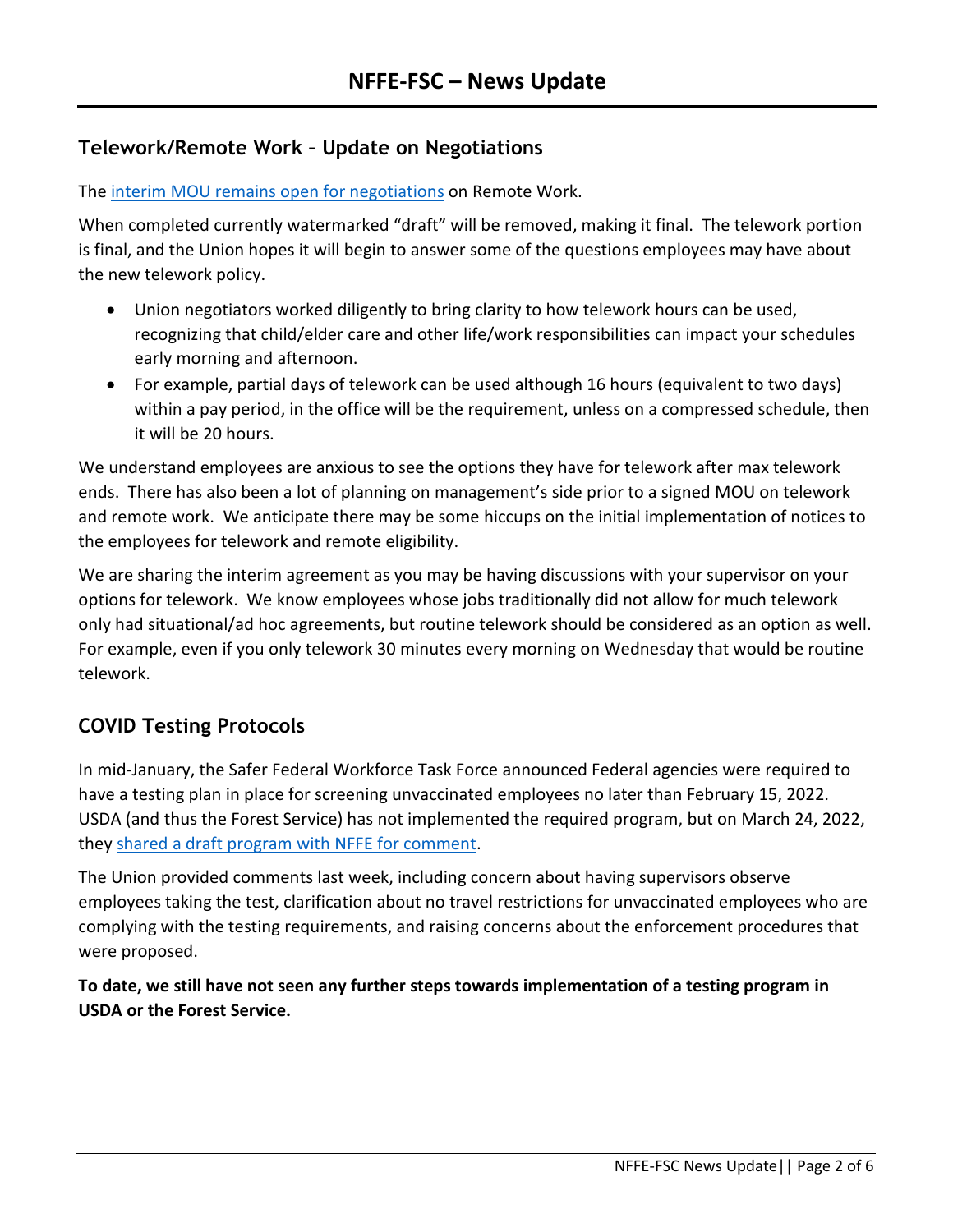#### **New Union Stewards**

The NFFE- Forest Service Council held a basic steward training at the [William W. Winpisinger Education](https://w3iam.org/)  [and Technology Center](https://w3iam.org/) in Maryland. We would like to welcome and thank our new union reps for stepping up to represent their fellow bargaining unit employees.



**From the left Front row:** Renee Crawford-FL1753 (NFFE-FSC), Melissa Baumann-FL276 (NFFE-FSC), Hannah Coolidge - FL34, Suki Wilder - FL2086, FL1697Sherry King - FL1855, Renee Teesatuskie - FL1855; **2nd Row:** Missy Kness - FL642, Casey Krogstad - FL2165 , Virginia Medina - FL2196, Christopher Nelson - FL1697, Steven Gutierrez - FL1650; 3**rd row:** John Cody - FL642, Jake Edwards - FL125; Theresa Auer - Eric Franta - FL642; Alex Hernandez - FL34; **4rth row:** Toby Anderson - FL2198; Loren Ingalls - FL642

# **Application Hiring Issues**

The USA Staffing Program office starting processing applicant documents using ActivePDF. This caused some performance appraisals to not display electronic signatures and/or not display the last two pages within the document. This was occurring between January 10 thru February 21, 2022. During this time, we would submit a helpdesk ticket to the USA Staffing helpdesk and they would check on their end that the document the applicant uploaded contained signatures and they would reprocess the document so we could view the signatures. The USA Staffing program office reverted back to their previous PDF tool on February 22.

We continue to experience this on some performance appraisals that were submitted with application outside this timeframe. To prevent work stoppage, delays in issuing referral lists, and any negative impact to applicants, Staffing is referring all applicants who uploaded a performance appraisal even if signatures are not displaying as long as they meet all other eligibility and qualification requirements. If the applicant is selected, then the performance appraisal will be verified during the reference check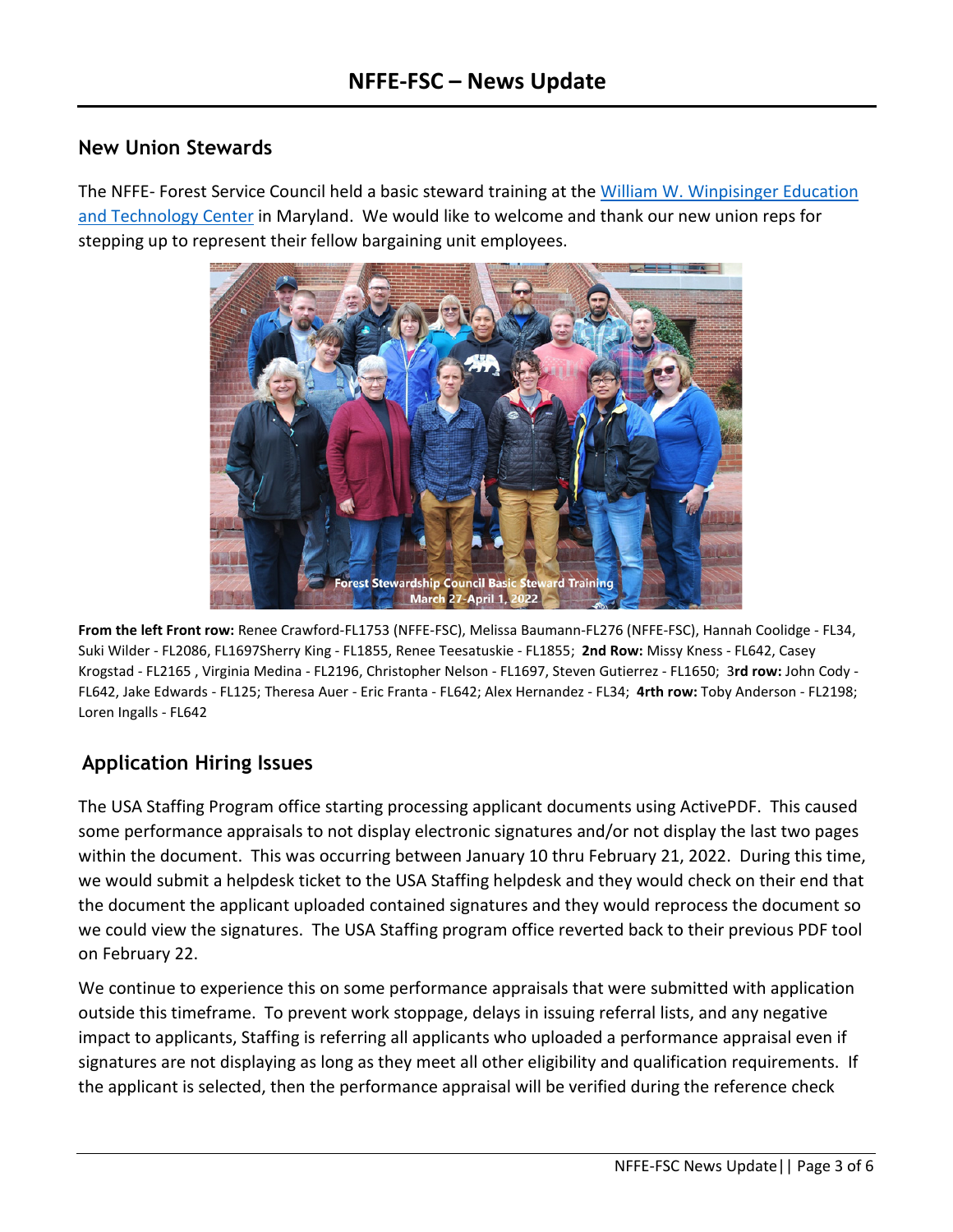process. This guidance will remain in effect until the USA Staffing program office resolves the PDF viewing issue.

• **The Union recommends you make it standard practice to upload a scan of the hardcopy or do a file print to pdf of your performance document to create a new document that will not have the "enable editing button". You might have to turn off macros to do this.**

**Reminder:** If you are notified you were not eligible for a position you applied, you can follow the appeal process in the Master Agreement. You can find the appeal process in the [Master Agreement Article](http://www.nffe-fsc.org/master-agreement/)  [16.6.a.](http://www.nffe-fsc.org/master-agreement/)

• **The Union recommends the applicant include the "Master Agreement 16.6.a." reference when they request a review of their application and c[c their Local President or Chief Steward.](http://www.nffe-fsc.org/membership/?contacts)** 

Employees must make the request within 7 days of receiving notification of "not eligible".

## **Length of Service (LOS) Awards Win**

In June 2020, USDA released a regulation that forbids the Forest Service (FS) from giving more than just a pin and certificate as a Length of Service (LOS) award. During the negotiations on the implementation of the USDA policy, NFFE asserted that the LOS provisions in our Master Agreement should still stand. The parties agreed to place a moratorium on giving LOS awards until the legal issues were resolved.

After extended conversations between the Union, FLRA, FS, and USDA, it was determined the FS is free to restart the LOS program as it has been practiced for more and two decades. In approximately a month, you can expect to receive a notice that the moratorium is lifted. If you believe you should have received a LOS award, you will have a year to request one by contacting your supervisor.

# **Rest and Recovery Issues After a Prescribed Fire Assignment**

Multiple bargaining unit employees returning from prescribed fire assignments longer than 14 days are being told that they cannot be given R&R time.

NFFE-FSC Fire Chair Hoby Miller discussed the confusion and received clarification from the FAM (Fire Aviation Management) group who agreed those returning from assignments longer than 14 days, no matter the mission, should (should be or are required) to have the appropriate amount of time off as R&R.

These would include prescribed fire or BAER assignments. Contact your Union if you are having issues with R&R after 14-day or greater assignments.

# **Fire Fighter Classification**

As part of the effort to implement provisions pertinent to the development of a new classification series for wildland firefighters as outlined in the Infrastructure and Investment in Jobs Act, the U.S. Office of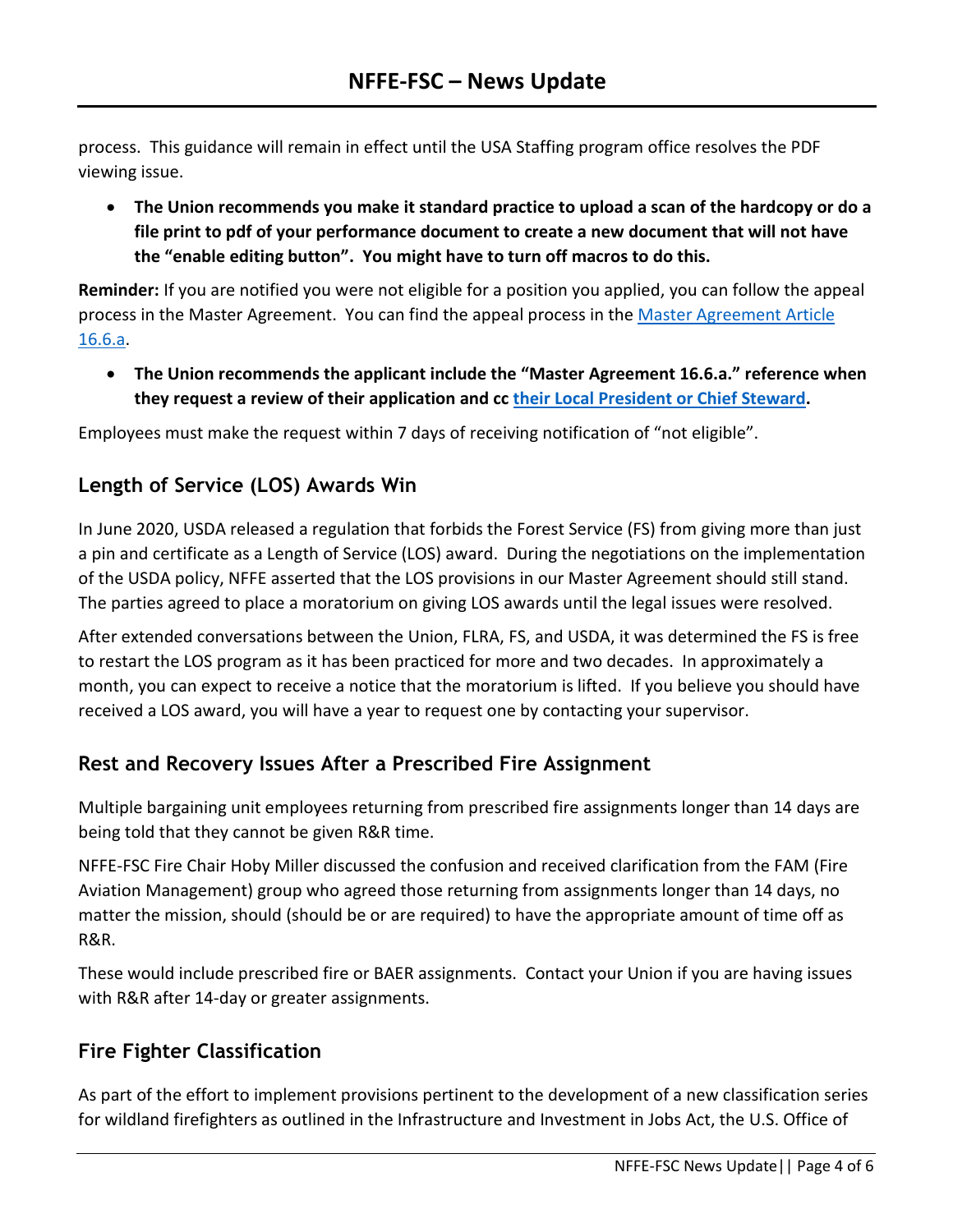Personnel Management (OPM) is in the process of performing an occupational study to explore Wildland Firefighter work governmentwide.

To complete this study, OPM is conducting virtual focus groups with U.S. Department of Agriculture's Forest Service Wildland Firefighter and Human Resources subject matter experts to define and review the scope of wildland firefighter work performed agency wide. OPM will use this information to develop classification policy for Federal agencies hiring wildland firefighter talent.

The NFFE-FSC selected three members to join the OPM focus groups on classification. They include a WG Dozer Operator, a Fuels Technician, and a heli-rappeler.



## **NFFE Members Trip to Washington, DC on Behalf of Fire fighters**

**From the left Front row:** Ben Elkind (NFFE Local 642, USFS – Smokejumper); Max Alonzo (NFFE Business Representative), Dane Ostler (NFFE Local 376, USFS – Prevention), Randy Erwin (NFFE – President); **2nd Row:** Ethan West – (NFFE Organizing Director), Jack Kiel (NFFE Communications Director), Steve Lenkart (NFFE Executive Director); **3rd row:** Matt Dorsey (NFFE Intern), Hannah Coolidge (NFFE Local 34, USFS Hotshot), Bob Beckley (NFFE)

In March 2022, a group of NFFE wildland firefighters from around the country visited Washington, DC to speak with lawmakers from across the political spectrum. Forest Service NFFE members Justin Mahaffey (Local 1650, Fire engine operator), Dane Ostler (Local 376, Prevention), Hannah Coolidge (Local 34, Hotshot), and Ben Elkind (Local 642, Smokejumper) advocated for the Tim Hart Wildland Firefighter [Classification and Pay Parity Act](https://www.grassrootswildlandfirefighters.com/tims-act) (H.R. 5631), also known as Tim's Act. The Tim's Act is named in honor of Tim Hart, a Forest Service Smokejumper who was tragically killed after a jump into the Eicks Fire in New Mexico last year. The legislation seeks to completely overhaul the federal wildland firefighting workforce to improve the pay, benefits, and safety of our of nation's heroes on the frontlines of the wildfire crisis.